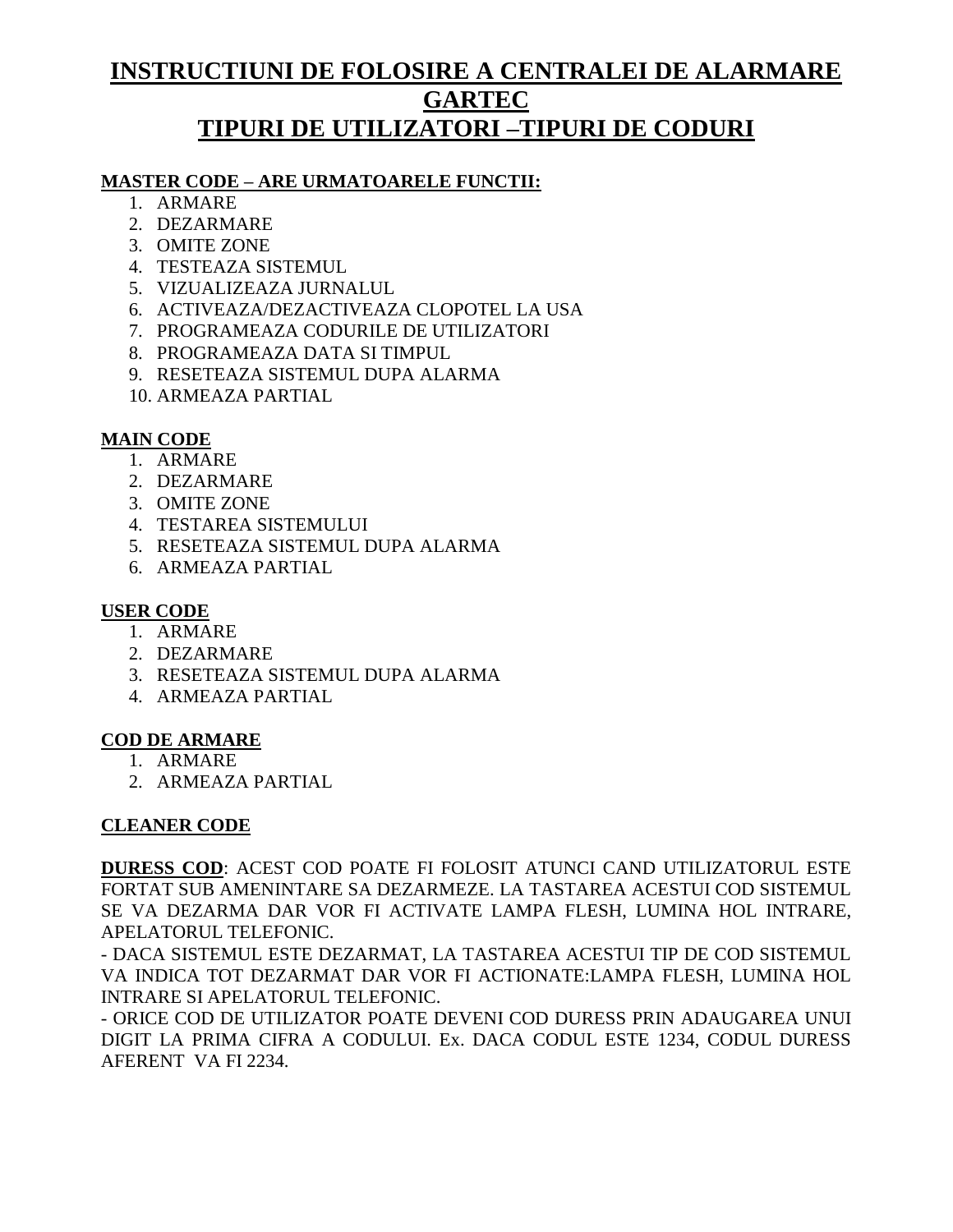## **FOLOSIREA SISTEMULUI**

| PENTRU ARMARE TOTALA:            | <b>TASTATURA LCD</b> | <b>TASTATURA LED</b> |
|----------------------------------|----------------------|----------------------|
| 1. TASTATURA VA ARATA:           | <b>UNSET</b>         | UN                   |
| 2. SE TASTEAZA CODUL             |                      |                      |
| 3. TASTATURA VA ARATA:           | DO YOU WANT TO SET?  | <b>SE</b>            |
| 4. SE TASTEAZA "YES"             |                      |                      |
| 5. TASTATURA VA INDICA:          | <b>EXIT NOW!</b>     | $E \equiv$           |
| <b>6. DUPA ARMARE VA APAREA:</b> | <b>SET</b>           |                      |

#### **PENTRU ARMARE PARTIALA**: SISTEMUL ARE 2 PARTITII CARE POT FI ARMATE

| SEPARAT:               |                     |            |
|------------------------|---------------------|------------|
| 1. TASTATURA VA ARATA: | <b>UNSET</b>        | <b>IIN</b> |
| 2. SE TASTEAZA CODUL   |                     |            |
| 3. TASTATURA VA ARATA: | DO YOU WANT TO SET? | SE.        |
| 4. TASTATI 1 SAU 2     |                     |            |

**NOTA!** DACA SE TASTEAZA 3 SE ARMEAZA AMBELE PARTITII. - DACA SE TASTEAZA 1, TASTATURA VA ARATA <u>PART SET 1</u>  $E -$  DACA SE TASTEAZA 2, TASTATURA VA ARATA PART SET 2 - DACA SE TASTEAZA 2, TASTATURA VA ARATA PART SET 2 - DACA SE TASTEAZA 3, TASTATURA VA ARATA PART SET 3 E

| <b>OMITEREA UNEI ZONE</b>                                   |              |                                  |           |
|-------------------------------------------------------------|--------------|----------------------------------|-----------|
| 1. TASTATURA ARATA                                          | <b>UNSET</b> |                                  | UN        |
| 2. SE TASTEAZA CODUL                                        |              |                                  |           |
| 3. TASTATURA VA ARATA:                                      |              | DO YOU WANT TO SET?              | <b>SE</b> |
| 4. SE TASTEAZA "NO"                                         |              |                                  |           |
| 5. TASTATURA VA ARATA:                                      |              | DO YOU WANT TO REMOVE ZONES?   E |           |
| 6. TASTATI "YES"                                            |              |                                  |           |
| 7.TASTATURA VA ARATA: ENTER ZONE NO                         |              |                                  |           |
| 8. TASTATI NUMARUL ZONEI PE CARE VRETI S-O OMITETI SI "YES" |              |                                  |           |
| 9. TASTATURA VA ARATA: ENTER ZONE NO                        |              |                                  |           |
| 10. DACA NU SE MAI OMIT ALTE ZONE SE TASTEAZA 0             |              |                                  |           |
| 11. TASTATURA VA INDICA: DO YOU WANT TO SET?                |              |                                  | <b>SE</b> |
| 12. TASTATI "YES"                                           |              |                                  |           |
| 13. TASTATURA VA INDICA: EXIT  NOW!                         |              |                                  | E         |
| 14. SE VA AUZI TONUL PE TIMPUL DE ARMARE                    |              |                                  |           |
| 15. DUPA ARMARE TASTATURA VA INDICA:                        |              | <b>SET</b>                       | $\equiv$  |
|                                                             |              |                                  |           |
| <b>DEZARMARE</b>                                            |              |                                  |           |
| 1. LA INTRAREA IN CLADIRE SE VA AUZI UN TON DE INTRARE      |              |                                  |           |
| 2. TASTATURA VA ARATA:                                      |              | <b>SET</b>                       | $\equiv$  |
| 3. TASTATTI CODUL                                           |              |                                  |           |
| 4. TATSTATURA VA INDICA:                                    |              | <b>UNSET</b>                     | <b>UN</b> |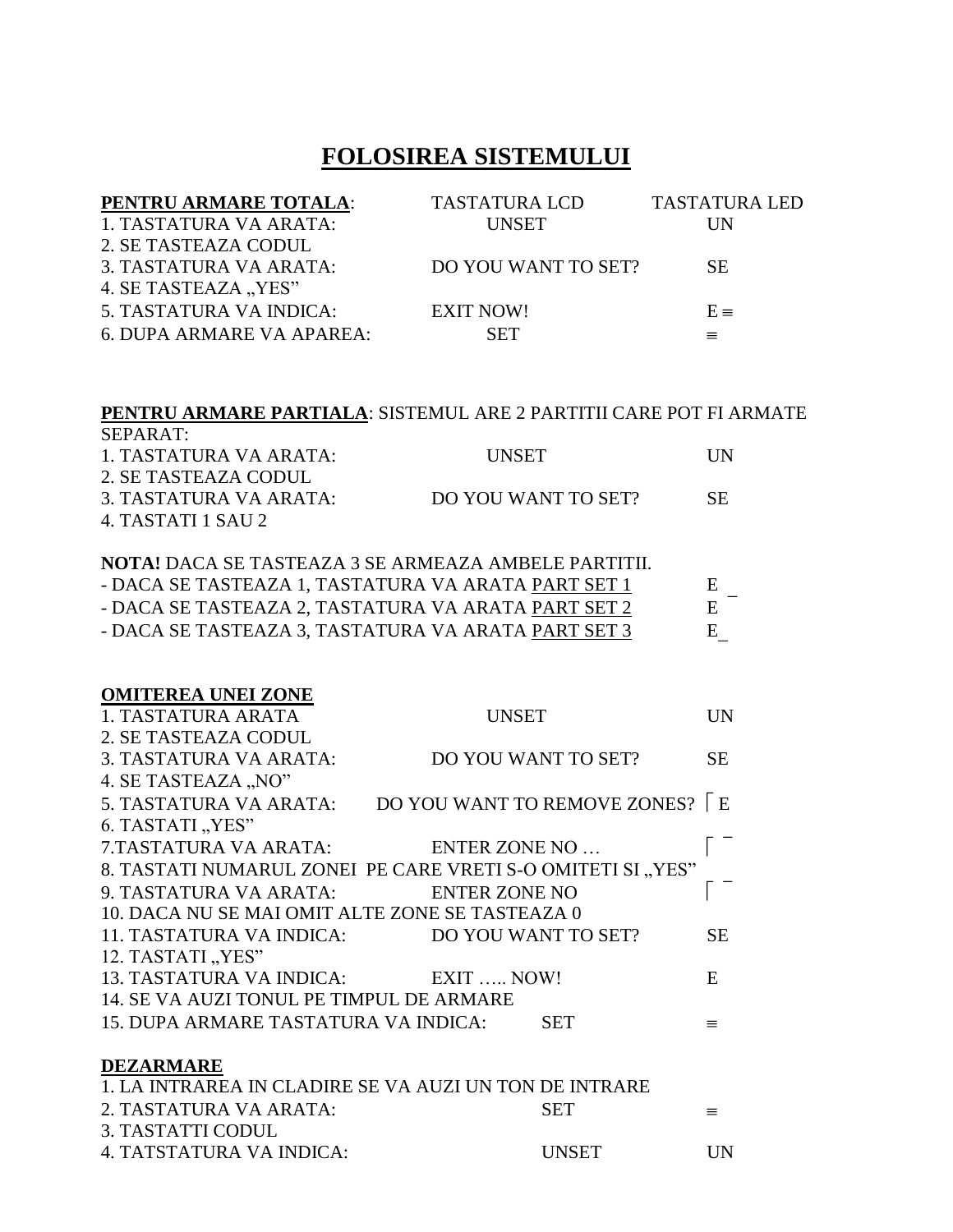|                                                   | DEZARMAREA SISTEMULUI IN TIMPUL SAU DUPA ALARMA                           |           |  |  |  |
|---------------------------------------------------|---------------------------------------------------------------------------|-----------|--|--|--|
| 1. MERGETI LA TASTATURA SI TASTATI CODUL          |                                                                           |           |  |  |  |
| 2. TASTATURA VA INDICA:                           | <b>ALARM IN MEMORY</b><br>PRESS NO TO VIEW                                | AL        |  |  |  |
| 3.TASTATI, NO"                                    |                                                                           |           |  |  |  |
| 4. TASTATTURA VA INDICA ZONA CARE A PRODUS ALARMA |                                                                           |           |  |  |  |
| Ex.                                               | <b>HOL PUBLIC</b>                                                         | 03        |  |  |  |
| <b>TESTAREA SISTEMULUI</b>                        |                                                                           |           |  |  |  |
| 1. TASTATURA VA ARATA:                            | <b>UN-SET</b>                                                             | <b>UN</b> |  |  |  |
| 2. TASTATI CODUL                                  |                                                                           |           |  |  |  |
| 3. TASTATURA VA INDICA:                           | DO YOU WANT TO SET?                                                       | <b>SE</b> |  |  |  |
| 4. TASTATI, NO"                                   |                                                                           |           |  |  |  |
| 5. TASTATURA VA INDICA:                           | DO YOU WANT TO REMOVE ZONES?   E                                          |           |  |  |  |
| 6. TASTATI, NO"                                   |                                                                           |           |  |  |  |
| 7. TASTATURA VA INDICA:                           | TEST THE SYSTEM?                                                          | tE        |  |  |  |
| 8. TASTATI "YES"                                  |                                                                           |           |  |  |  |
|                                                   | 9. ORICE ZONA VIOLATA VA PRODUCE O ALARMA LOCALA LA TASTATURA SI VA FI    |           |  |  |  |
| <b>INDICATA PE AFISAJ</b>                         |                                                                           |           |  |  |  |
|                                                   | 10. APASATI 9 SI VOR FI ACTIVATE SIRENA SI LAMPA FRESH IMPREUNA CU LUMINA |           |  |  |  |
| HOL, INTRARE SI APELATORUL TELEFONIC              |                                                                           |           |  |  |  |
|                                                   | 11. TASTATI 9 SI SE VOR OPRI: SIRENA, LAMPA FRESH, LUMINA HOL             |           |  |  |  |
|                                                   | NOTA: PENTRU OPRIREA APELATORULUI TELEFONIC SE VA APLICA PROCEDURA        |           |  |  |  |
| <b>CUNOSCUTA</b>                                  |                                                                           |           |  |  |  |
| 12. TASTATI O                                     |                                                                           |           |  |  |  |
| 13. TASATTURA VA INDICA: DO YOU WANT TO SET?      |                                                                           | <b>SE</b> |  |  |  |
| 14. TASTATI O                                     |                                                                           |           |  |  |  |
| <b>15. TASTATURA VA INDICA:</b>                   | <b>UN-SET</b>                                                             | <b>UN</b> |  |  |  |
| VIZUALIZAREA JURNALULUI DE EVENIMENTE             |                                                                           |           |  |  |  |
|                                                   | 1. JURNALUL POATE VIZUALIZA ULTIMELE 322 DE EVENIMENTE                    |           |  |  |  |
| 2. TASTATURA VA INDICA:                           | <b>UN-SET</b>                                                             | <b>UN</b> |  |  |  |
| 3. TASTATI CODUL                                  |                                                                           |           |  |  |  |
| 4. TASTATURA VA INDICA:                           | DO YOU WANT TO SET?                                                       | <b>SE</b> |  |  |  |
| 5. TASTATI "NO"                                   |                                                                           |           |  |  |  |
| <b>6. TASTATURA VA INDICA:</b>                    | DO YOU WANT TO REMOVE ZONES?   E                                          |           |  |  |  |
| 7. TASTATI "NO"                                   |                                                                           |           |  |  |  |
| 8. TASTATURA VA INDICA:                           | DO YOU WANT TO TEST THE SYSTEM?                                           | TE        |  |  |  |
| 9. TASTATI "NO"                                   |                                                                           |           |  |  |  |
| 10. TASTATURA VA INDICA:                          | DO YOU WANT TO VIEW LOG?                                                  | LO        |  |  |  |
| 11. TASTATI "YES"                                 |                                                                           |           |  |  |  |
|                                                   | 12. PE TASTATURA LCD VA APAREA ULTIMUL EVENIMENT.DIN JURNAL. TASTATI      |           |  |  |  |
|                                                   | "NO" PENTRU A VEDEA EVENIMENTUL DINAINTE SI "YES" PENTRU A VEDEA          |           |  |  |  |
| URMATORUL EVENIMENT.                              |                                                                           |           |  |  |  |
|                                                   | 13. DACA SE APASA 9 SE VA SARI LA PRIMUL EVENIMENT DE LA ZIUA URMATOARE   |           |  |  |  |
|                                                   | SI APASAND "7" SE VA SARI LA ULTIMUL EVENIMEMT AL ZILEI ANTERIOARE.       |           |  |  |  |
| 14. LA TASTATURA LED SE VA PROCEDA LA FEL         |                                                                           |           |  |  |  |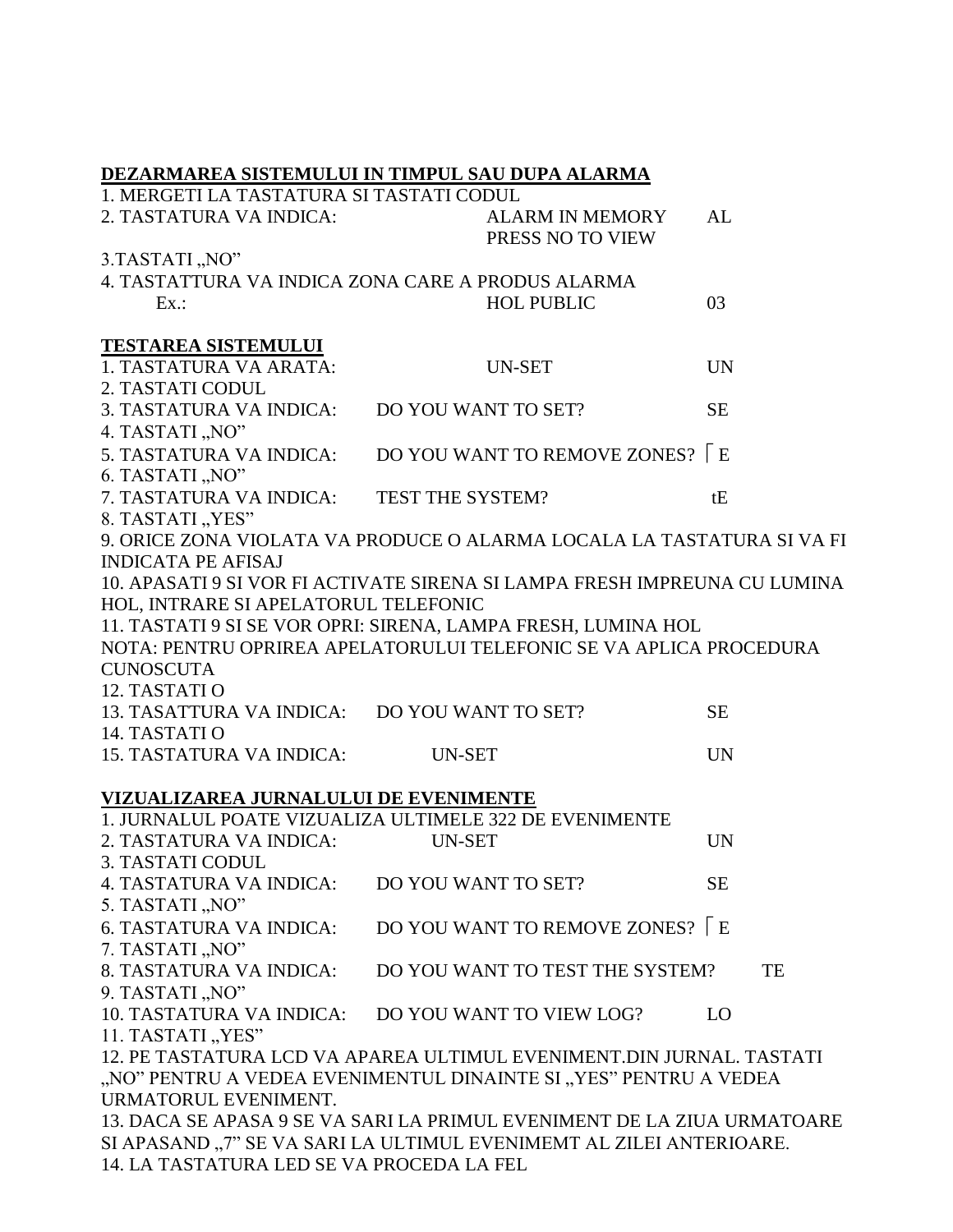SE VA IESI DIN ACEST MENIU TASTAND "0".

#### **SETAREA CLOPOTELULUI DE INTRARE IESIRE**

| 1. TASTATURA VA INDICA:                         | <b>UN-SET</b>                                                    | <b>UN</b>  |
|-------------------------------------------------|------------------------------------------------------------------|------------|
| 2. TASTATI CODUL                                |                                                                  |            |
| 3. TASTATURA VA INDICA:                         | DO YOU WANT TO SET?                                              | <b>SE</b>  |
| 4. TASTATI "NO"                                 |                                                                  |            |
| 5. TASTATURA VA INDICA:                         | DO YOU WANT TO REMOVE ZONES? E                                   |            |
| 6. TASTATI "NO"                                 |                                                                  |            |
| 7. TASTATURA VA INDICA:                         | DO YOU WANT TO TEST THE SYSTEM?                                  | <b>TE</b>  |
| 8. TASTATI "NO"                                 |                                                                  |            |
| 9. TASTATURA VA INDICA:                         | DO YOU WANT TO VIEW LOG?                                         | $\Omega$   |
| 10. TASTATI "NO"                                |                                                                  |            |
| 11. TASTATURA VA INDICA:                        | DO YOU WANT TO CHANGE CHIME? Ch                                  |            |
| 12. TASTATI "YES"                               |                                                                  |            |
| 13. TASTATURA VA INDICA: CHIME ON SAU CHIME OFF |                                                                  | ON SAU OFF |
|                                                 | 14. TASTATI "NO" PENTRU A SCHIMBA STAREA, TASTATI "YES" PENTRU A |            |
| CONFIRMA, TASTATI "0" PENTRU A IESI DIN MENIU.  |                                                                  |            |

## **PROGRAMAREA CODURILOR. NUMAI CODUL MASTER POATE PROGRAMA PANA LA 8 ALTE CODURI FORMATE DIN 4, 5 SAU 6 DIGITI**

| 1. TASTATURA INDICA:                                                                 | <b>UN-SET</b>                   | UN          |
|--------------------------------------------------------------------------------------|---------------------------------|-------------|
| 2. SE TASTEAZA CODUL                                                                 |                                 |             |
| 3. SE TASTEAZA "NO" DE 5 ORI                                                         |                                 |             |
| 4. TASATURA INDICA: DO YOU WANT TO PROGRAM CODES?                                    |                                 | $U_{\rm C}$ |
| 5. SE TASTEAZA "YES"                                                                 |                                 |             |
| 6. TASTATURA VA INDICA: ENTER CODE NO                                                |                                 | U           |
| 7. SE VA TASTA NUMARUL CODULUI                                                       |                                 |             |
| 8. TASTATURA VA INDICA: CODUL EXISTENT                                               |                                 | Co.         |
| 9. SE TASTEAZA CODUL NOU DORIT                                                       |                                 |             |
| 10 SE TASTEAZA "YES" SAU "000000 SI YES" PENTRU A STERGE UN COD                      |                                 |             |
| 11. TASTATURA INDICA TIPUL CODULUI                                                   |                                 |             |
| 12. SE TASTEAZA TIPUL CODULUI: $1 = ARMARE$ , $2 = PRINCIPAL$ , $3 = UTILLIZATION$ , |                                 |             |
| $4 =$ MASTER, $5 =$ CLEANER.                                                         |                                 |             |
| 13. TASTATURA VA INDICA: EXEMPLU:                                                    | <b>MASTER CODE</b>              | tu          |
| 14. SE TASTEAZA "YES"                                                                |                                 |             |
| 15. TASTATURA VA INDICA:                                                             | DO YOU WANT TO CHANGE CODES? Uc |             |
| 16. SE TASTEAZA "0" PENTRU A IESI DIN MENIU.                                         |                                 |             |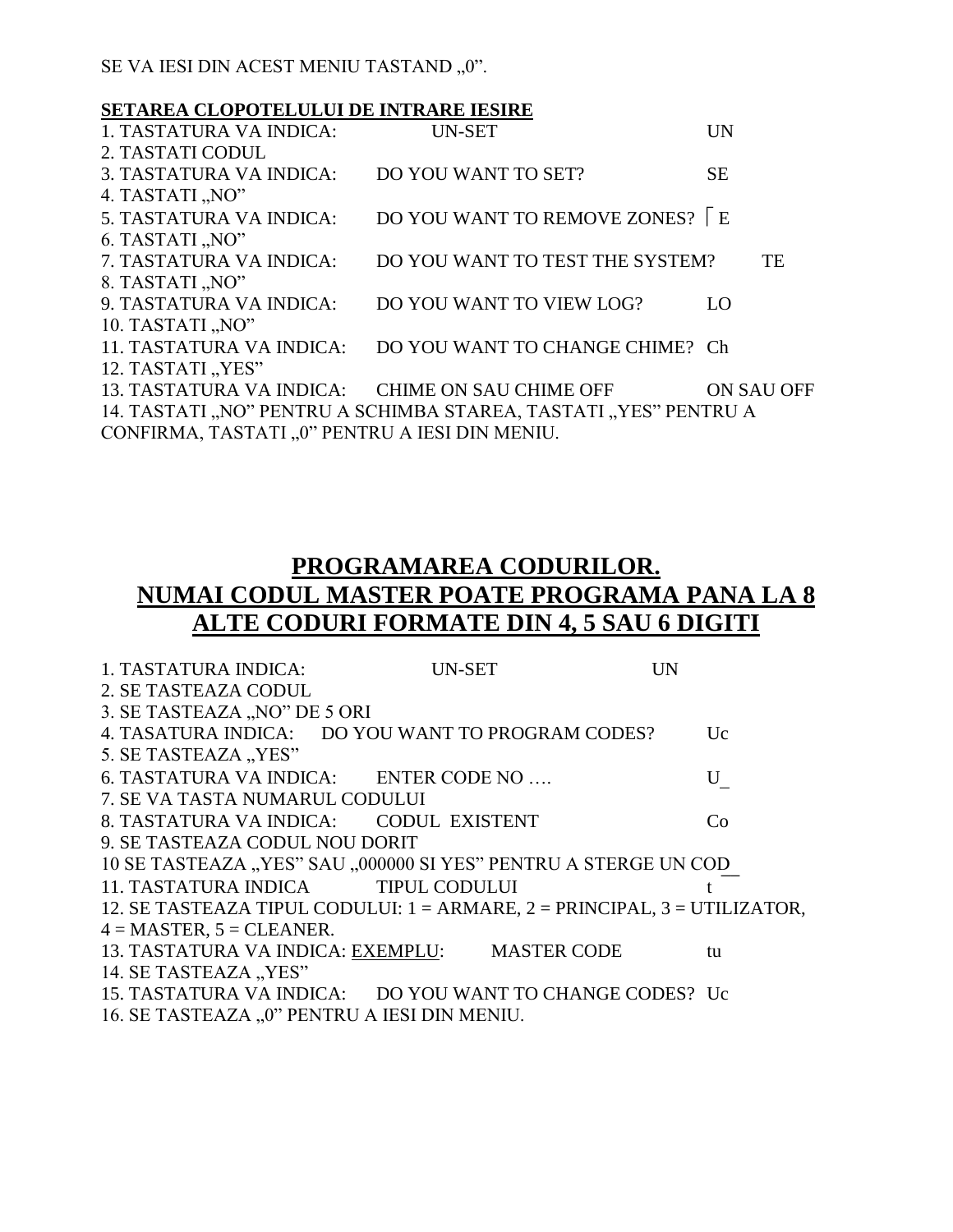## DEZARMAREA UNEI ALARME DE INCEDIU

- DEZARMAREA SE FACE IN MODUL OBISNUIT
- DUPA DEZARMARE SE VIZUALIZEAZA ZONA CARE A DECLANSAT ALARMA DE INCEDIU: FOC TEZAUR SAU FOC CAR
- DACA ALARMA A FOST DECLANSATA LA "FOC CAR" SE VA VIZUALIZA CARE DIN CEI 5 SENZORI DE FUM DE TIP MERIDIAN A DECLANSAT
- SENZORUL CARE A DECLANSAT ALARMA VA AVEA LEDUL APRINS
- PENTRU STERGEREA LEDULUI APRINS SE VA APASA ODATA PE "PUSH BUTONUL" DIN PARTEA LATERALA DREAPTA JOS A CENTRALEI DE **ALARMARE**
- SSE VA CONTINUA CU STERGEREA MEMORIE DE PE TASTATURA PRIN PROCEDEUL CUNOSCUT

### STERGEREA MEMORIEI UNEI ALARME DE PE TASTATURA

- PRIN ACEASTA PROCEDURA SE OPRESTE SI APELATORUL TELEFONIC
- SE VIZUALIZEAZA CU "NO" ZONA CARE A DECLANSAT ALARMA
- SE PROCEDEAZA LA ARMAREA SI APOI IMEDIAT LA DEZARMAREA SISTEMULUI. FARA A SE LASA PANA LA EXPIRAREA TIMPULUI DE **ARMARE**
- TASTATURA VA TRECE IN "UN-SET", RESPECTIN "UN"

NOTA! SENZORII DE FUM, BUTOANELE DE PANICA, CASA DE BANI CAR. CASA DE BANI DIRECTOR SUNT ARMATE NON-STOP, 24 ORE, INDIFERENT DE STAREA **SISTEMULUI** 

### **NOTA2!**

- CASA DE BANI CAR SI CASA DE BANI DIRECTOR, POT FI DEZARMATE PE TIMPUL ZILEI PRIN PROCEDEUL "OMITERE ZONE"

- CASELE DE BANI POT FI REARMATE PE TIMPUL ZILEI TOT PRIN PROCEDEUL "OMITERE ZONE"

- CASELE DE BANI SE REARMEAZA AUTOMAT ODATA CU ARMAREA SISTEMULUI SI POT FI DEZARMATE NUMAI ATUNCI CAND SISTEMUL ESTE DEZARMAT SI NUMAI PRIN PROCEDEUL "OMITERE ZONE"

NOTA3! CASA DE BANI CAR VA PRODUCE O ALARMA LOCALA DE TIP TAMPER-CASA-BANI, DACA USA VA FI LASATA DESCHISA MAI MULT DE 2 MINUTE, **CONTINUU** 

# PANICA RAPIDA DE LA TASTATURA

- PRIN APASAREA CONCOMITENTA TIMP DE 3 SECUNDE A BUTOANELE 1 SI 3 DE LA TASTATURA SE VA DECLANSA O ALRMA DE TIP PANICA. IAR PIN APASAREA BUTOANELOR 7 SI 9 SE VA DECLANSA O ALARMA DE TIP INCENDIU